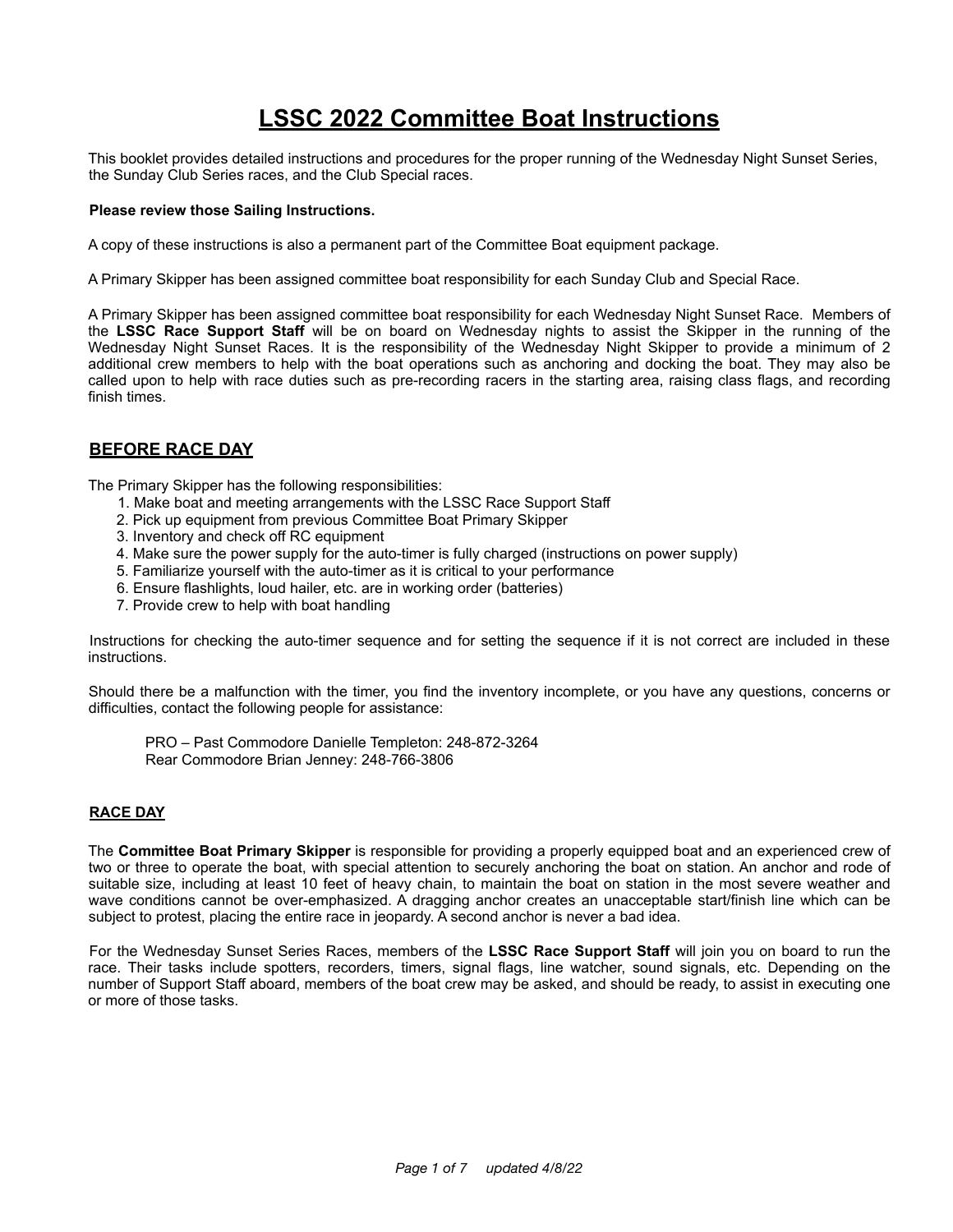# **PRIOR to LEAVING the DOCK**

The Primary Skipper should:

- 1. Set his/her watch, accurate to the second, with a reliable time source, i.e. cell phone, GPS.
- 2. Check the weather forecast, i.e. your weather band, telephone, computer, TV, etc.
- 3. Upon leaving the dock, display the large LSSC burgee with the RC flag below.
- 4. See LSSC Sailing Instructions for start times and locations.

Should you have reason to be concerned with the likelihood of very severe weather, the Coast Guard Station in St. Clair Shores can provide additional information: (586) 778-3320.

# **THE RACE**

#### **Arrive at the starting area at least forty-five (45) minutes prior to the first start:**

- 1. Select course to be sailed by drifting and taking a series of wind velocity and wind direction readings.
- 2. Turn radio on and monitor **VHF Channel 68**. The RC is encouraged to be "radio friendly".

#### **At thirty (30) minutes before the first start**:

- 1. Position boat for anchoring as described under Course Selection and Starting Line.
- 2. Anchor and take compass bearings on the start mark, Shore Club tower, or other fixed objects to ensure the anchor is not dragging. This is especially important in high winds.
- 3. Display the selected course signals (course code flag below the LSSC burgee and RC flag and the Arabic numbered panel, attached to the lifeline near the stern on the side opposite the start mark).
- 4. If appropriate, display short course signals below the selected course code flag.

#### **STARTING LINE**

COURSE SELECTION: All headings are magnetic. All distances are approximate. There are twenty-six (26) course selections available for the Wednesday Night Sunset Series and twenty-six (26) course selections available for the Sunday Club Series and Club Special Races. The twenty-six course selections each have ten (10) long courses, ten (10) short courses, and six (6) super short courses. See Course Selection Charts on page 3.

The Thomas Cup and Commodores Cup have different and limited course selections available. See Course Selection Charts for Long Distance Races on page 7.

LENGTH: The starting line should provide space on the line for all competitors in the largest fleet (1 to 1.5 times the length of all boats in the largest start). Generally, a line approximately 100 yards (300 ft.) long should be adequate. Poor visibility may require a shorter line. It is important that the committee has a clear view of the entire line.

BEARING to START MARK: Use the charts below to determine your proper bearing to the starting mark. Calculate where you want to drop anchor based on course selection and mark bearing. The bearings to the start mark charted above are for the mean wind direction between the two extremes. They may be adjusted if the wind is nearer either extreme. On reaching or broad reaching starts the leeward end of the line should be favored up to 20º to prevent crowding at the windward end. On windward starts the mark end should be favored by 3° to 5 ° to help protect the committee boat. Adjust anchor rode as necessary to help position the RC Boat as desired. Refer to Course Selection Charts for correct bearing

WIND SHIFT: A wind shift of more than 15 ° (that seems settled) may require resetting the line. Avoid changing the line close to the start time since this can lead to confusion; but, if there's time and you feel the line should be changed, run up the postponement signal (if necessary) and change the line.

START LINE BEARING: Use a hand bearing compass to take a bearing on the Start Mark and record that bearing on the Committee Boat report.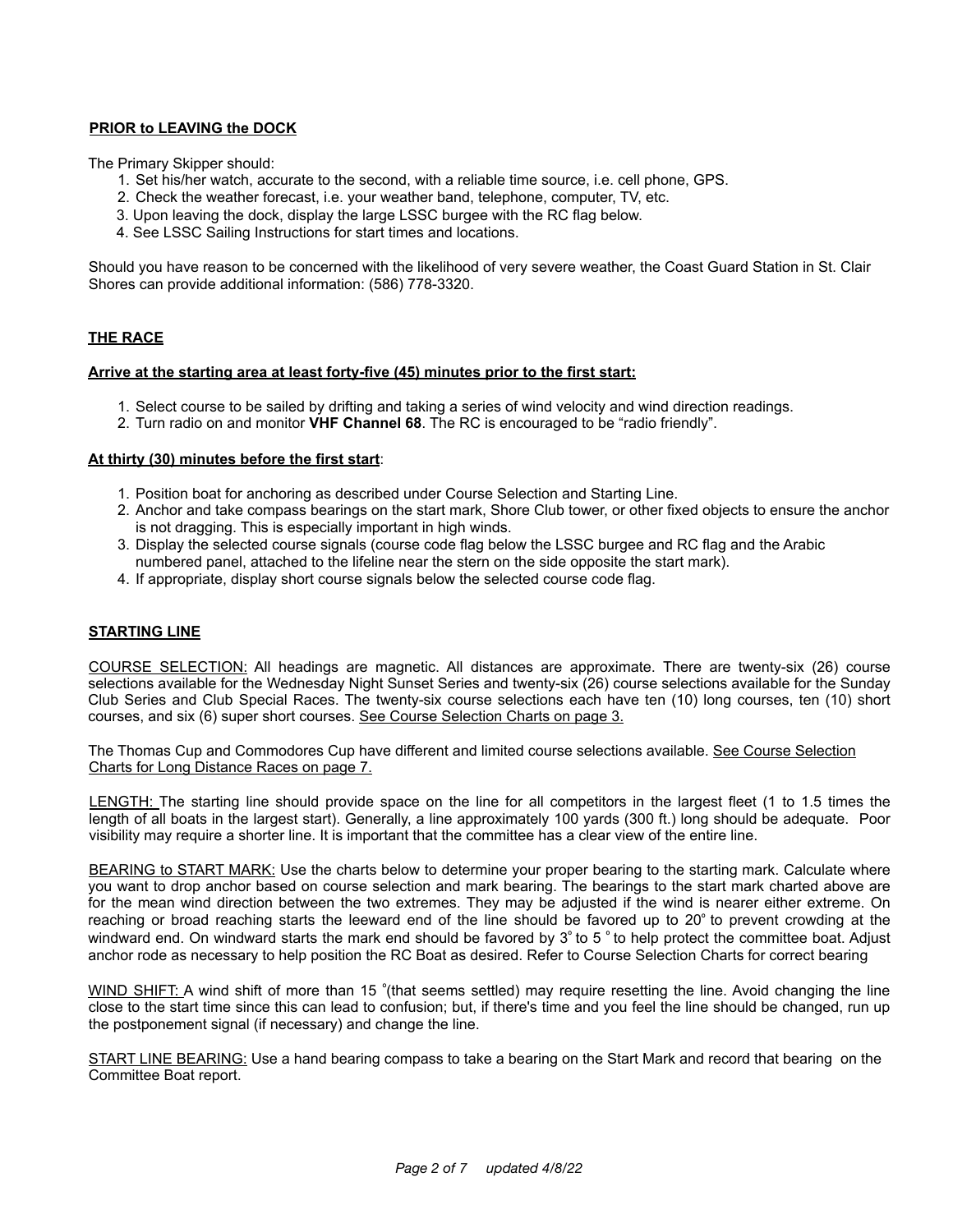| Wind Between |      |     | Course #<br>Displayed | Code Flag<br>Displayed | Bearing to "G" Mark<br>at Start<br>at Finish |     | Race<br>Distance |
|--------------|------|-----|-----------------------|------------------------|----------------------------------------------|-----|------------------|
| 350          | brid | 035 |                       |                        | 035                                          | 115 | 6.50 nm          |
| 035          | and  | 045 |                       |                        | 140                                          | 345 | 6.15 nm          |
| 085          | and  | 095 |                       |                        | 170                                          | 045 | 6.50 nm          |
| 095          | and  | 125 | э                     |                        | 015                                          | 176 | 6.15 mm          |
| 125          | and  | 170 |                       |                        | 125                                          | 045 | 6.50 nm          |
| 170          | and  | 215 |                       |                        | 110                                          | 045 | 6.50 mm          |
| 215          | and  | 245 |                       | ∽                      | 360                                          | 140 | 6.15 mm          |
| 245          | and  | 275 |                       |                        | 070                                          | 170 | 6.50 nm          |
| 275          | brid | 305 |                       |                        | 160                                          | 015 | 6.15 mm          |
| 305          | and  | 350 |                       |                        | 045                                          | 110 | 6.50 nm          |

#### **WEDNESDAY SUNSET SERIES COURSE SELECTION CHART - START at the "G" MARK**

**LSSC WEDNESDAY SUNSET SERIES SHORT COURSE** 

|     | Wind Between |     | Course #<br>Displayed | Code Flags<br>Displayed | Bearing to "G" Mark<br>at Start<br>at Finish |     | Race<br><b>Distance</b> |  |
|-----|--------------|-----|-----------------------|-------------------------|----------------------------------------------|-----|-------------------------|--|
| 350 | brid         | 035 |                       |                         | 035                                          | 115 | 5.20 mm                 |  |
| 035 | and          | 065 |                       |                         | 140                                          | 345 | 4.85 nm                 |  |
| 085 | brat         | 095 |                       |                         | 170                                          | 045 | $5.20 \text{ mm}$       |  |
| 095 | brid         | 125 |                       |                         | 015                                          | 176 | 4.85 mm                 |  |
| 125 | and          | 170 |                       |                         | 125                                          | 045 | 5.20 nm                 |  |
| 170 | brat         | 215 |                       |                         | 110                                          | 045 | 5.20 mm                 |  |
| 215 | and          | 245 |                       |                         | 360                                          | 140 | 4.85 nm                 |  |
| 245 | and          | 275 |                       |                         | <b>GTO</b>                                   | 170 | 5.20 nm                 |  |
| 275 | brid         | 305 |                       |                         | 160                                          | 015 | 4.85 mm                 |  |
| 305 | and          | 350 |                       |                         | 045                                          | 110 | 5.20 mm                 |  |

**LSSC WEDNESDAY SUNSET SERIES SUPER SHORT COURSE** 

Г

| Wind Between |      | Course #<br>Displayed | Code Flags<br>Displayed |  |  | Bearing to "G" Mark<br>ot Start | Race<br><b>Distance</b> |     |         |
|--------------|------|-----------------------|-------------------------|--|--|---------------------------------|-------------------------|-----|---------|
| 350          | and  | 050                   |                         |  |  |                                 | 296                     | 050 | 3.90 mm |
| 050          | and  | 110                   |                         |  |  |                                 | 355                     | 105 | 3.90 nm |
| 110          | brat | 170                   |                         |  |  |                                 | 055                     | 165 | 3.90 mm |
| 170          | and  | 230                   |                         |  |  |                                 | 105                     | 230 | 3.90 mm |
| 230          | and  | 290                   |                         |  |  |                                 | 060                     | 170 | 3.90 nm |
| 290          | and  | 350                   |                         |  |  |                                 | 050                     | 285 | 3.90 nm |

#### **SUNDAY CLUB SERIES and SPECIAL RACES COURSE SELECTION CHART - START at the "S" MARK**

|              | <b>SUNDAY CLUB SERIES LONG COURSE</b> |     |                              |                        |          |                                  |         |  |  |  |  |  |
|--------------|---------------------------------------|-----|------------------------------|------------------------|----------|----------------------------------|---------|--|--|--|--|--|
| Wind Between |                                       |     | Course #<br><b>Displayed</b> | Code Flag<br>Displayed | at Start | Bearing to "S" Mark<br>at Finish |         |  |  |  |  |  |
| 005          | and                                   | 035 | o                            |                        | 110      | 110                              | 6.50 nm |  |  |  |  |  |
| 035          | and                                   | 080 |                              |                        | 095      | 095                              | 6.15 mm |  |  |  |  |  |
| 080          | and                                   | 125 |                              | n                      | 060      | 060                              | 6.15 mm |  |  |  |  |  |
| 125          | and                                   | 155 |                              |                        | 055      | 055                              | 6.50 nm |  |  |  |  |  |
| 155          | and                                   | 185 | 4                            |                        | 120      | 120                              | 6.15 nm |  |  |  |  |  |
| 185          | and                                   | 215 | 6                            |                        | 110      | 110                              | 6.50 mm |  |  |  |  |  |
| 215          | and                                   | 260 | 6                            |                        | 090      | 090                              | 6.15 nm |  |  |  |  |  |
| 260          | and                                   | 305 |                              |                        | 060      | 060                              | 6.15 mm |  |  |  |  |  |
| 305          | and                                   | 335 | ġ                            |                        | 055      | 055                              | 6.50 mm |  |  |  |  |  |
| 335          | and                                   | ops |                              |                        | 120      | 120                              | 6.15 nm |  |  |  |  |  |

#### **SUNDAY CLUB SERIES SHORT COURSE**

|     | Wind Between |     | Course #  | Code Flag |           | Bearing to "S" Mark | Race      |          |
|-----|--------------|-----|-----------|-----------|-----------|---------------------|-----------|----------|
|     |              |     | Displayed |           | Displayed | at Start            | at Finish | Distance |
| 005 | and          | 035 | o         |           |           | 110                 | 045       | 5.20 nm  |
| 035 | and          | 080 |           | ۰         |           | 095                 | 170       | 4.85 nm  |
| 080 | and          | 125 | 2         | T         |           | 060                 | 345       | 4.85 nm  |
| 125 | and          | 155 |           |           |           | 055                 | 105       | 5.20 nm  |
| 155 | and          | 185 | 4         |           |           | 120                 | 045       | 4.85 mm  |
| 185 | and          | 215 | 6         |           |           | 110                 | 215       | 5.20 mm  |
| 215 | and          | 260 | g         |           |           | 180                 | 090       | 4.85 nm  |
| 260 | and          | 305 |           |           |           | 335                 | 060       | 4.85 nm  |
| 305 | and          | 335 | 8         |           |           | 055                 | 345       | 5.20 mm  |
| 335 | and          | 005 | 9         |           |           | 120                 | 040       | 4.85 nm  |

| <b>SUNDAY CLUB SERIES SUPER SHORT COURSE</b> |     |                       |                        |  |  |                                 |                         |     |         |  |
|----------------------------------------------|-----|-----------------------|------------------------|--|--|---------------------------------|-------------------------|-----|---------|--|
| <b>Wind Between</b>                          |     | Course #<br>Displayed | Code Flag<br>Displayed |  |  | Bearing to "S" Mark<br>at Start | Race<br><b>Distance</b> |     |         |  |
| 350                                          | and | 050                   |                        |  |  |                                 | 298                     | 050 | 3.90 nm |  |
| 050                                          | and | 110                   |                        |  |  |                                 | 355                     | 105 | 3.90 mm |  |
| 110                                          | and | 170                   |                        |  |  |                                 | 055                     | 165 | 3.90 mm |  |
| 170                                          | and | 230                   |                        |  |  |                                 | 105                     | 230 | 3.90 nm |  |
| 230                                          | and | 290                   |                        |  |  |                                 | 060                     | 170 | 3.90 nm |  |
| 290                                          | and | 350                   |                        |  |  |                                 | 050                     | 295 | 3.90 nm |  |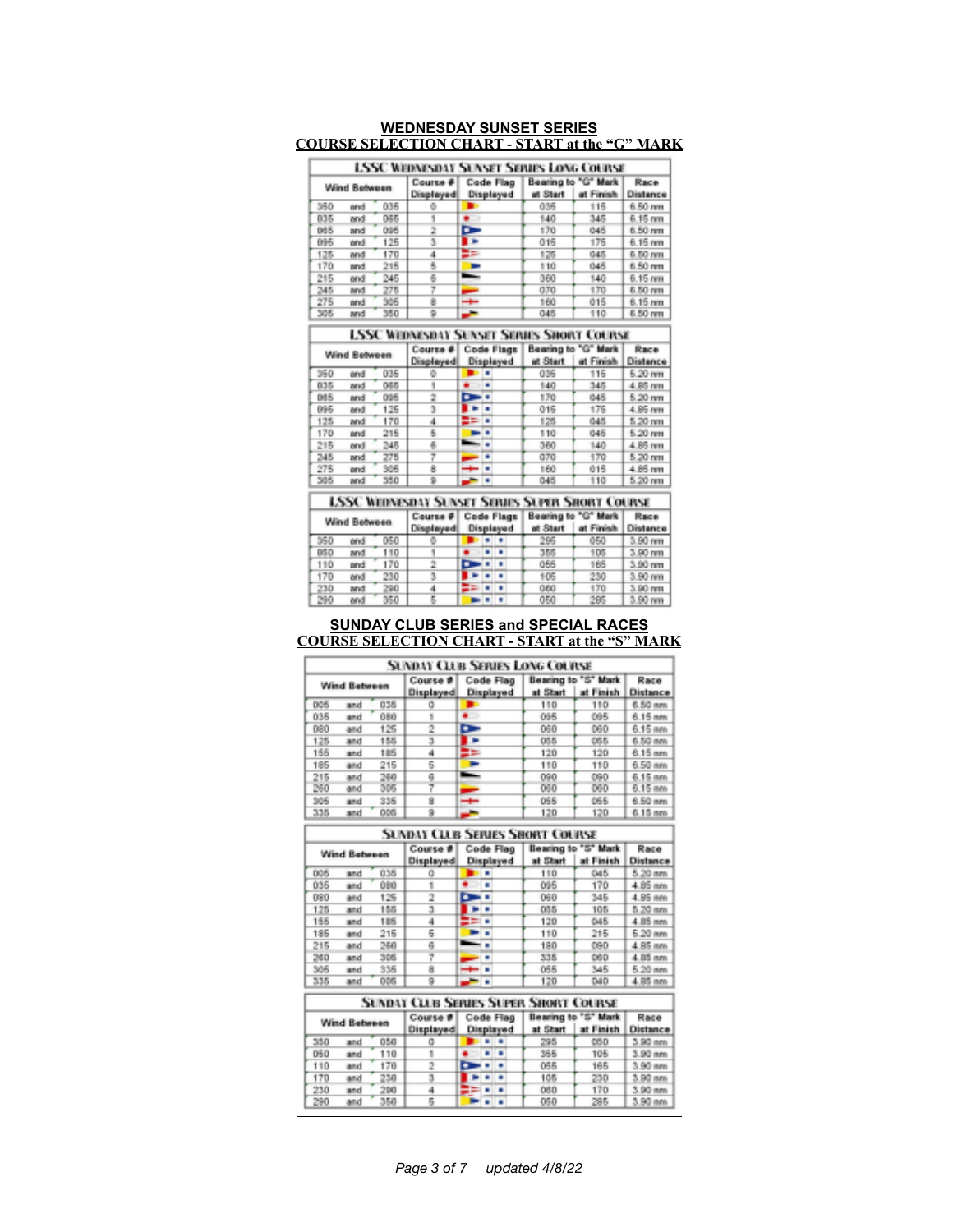## **PROTECTIVE FLAG**

After the boat is secure at anchor and settled, set the protective mark. Suggested placement below, but each skipper must decide what is best based on conditions at that time

- 1. WINDWARD STARTS: at the stern quarter of the RC boat that faces the Start Mark.
- 2. DOWNWIND STARTS: near the bow of the RC Boat on the side that faces the Start Mark
- 3. REACHING STARTS: on the side of the RC Boat that faces the RC Mark.

#### **CHECK THE STARTERS**

It is important to record all the boats, which start the race. Any boat which is an acknowledged entrant in the race which sails about in the starting area between her Preparatory Signal and Start Signal is ranked as a starter, even if she does not actually cross the line and continue the race. Such a boat will be scored DNS.

Record the "starters" by placing a check mark next to the sail number on the starter form. As each fleet crosses the line for their proper start check off any boats that may have been missed earlier. Note any dropouts at this point by recording a DNF in the finish time column.

## **THE START**

If absolutely necessary, four people could handle the actual starting procedure, although, as stated earlier, six people should be the normal complement. The roles, which must be covered, regardless of the number people, are:

Boat Spotter(s) - Record all "starters" and update the list of "starters" as each fleet crosses the start line.

Timer - Keep Committee Boat members apprised of start timing sequences and give a countdown (10...5, 4, 3, 2, 1, Fire!) prior to the dropping of the class flag which signals the start. The Signaler and Sound Person take their cue from the Timer. **The Timer must have an accurate watch or time piece set to time-of-day. Record the start time for each class. This is paramount if there have been any postponements or re-starts.** See start sequence for verbal commands and signals.

Signal Person - Responsible for hoisting and dropping signals.

Sound Person – Responsible for starting the auto-timer at the proper time. Stops and re-sets the auto-timer after the last start. Uses the auto-timer manual mode to give the first boat to finish in each class an audible salute. If an alternate horn is used in lieu of the auto-timer the Sound Person is solely responsible for the handling of the signal horn. NEVER SOUND THE HORN LATE. (If there's a problem, fix it and wait for the next cue from the Timer.)

Line Watcher - Must be stationed directly next to the mast or near the center of the boat if there is no mast, which marks the Committee Boat end of the Start line. In the last half minute before the start of each fleet, the Line Watcher should observe possible early starting boats since their sail numbers may be obscured later. A boat *starts* when, having been entirely on the pre-start side of the starting line at or after her starting signal any part of her hull, crew, or equipment crosses the starting line in the direction of the first *mark*. If any part of the hull, crew, or equipment is on the course side of the starting line prior to its start signal, it must return entirely to the pre-start side of the start line. **After the start signal**, you **must** raise code flag "X", sound the horn and attempt to notify with the bullhorn, any boat that is over early. An attempt to notify the boat on VHF Channel 68 should also be made. Early starters who do not return shall be recorded as OCS.

#### **START TIMING SEQUENCE**

The first WARNING SIGNAL is scheduled for five (5) minutes before the first start. Barring extreme weather (very heavy or very light air) every attempt should be made to begin the starting sequence on time! Refer to Sailing Instructions for additional information. The first warning signal is scheduled for:

- 1. Wednesday Sunset Series: 1855 with ALERT sounds one minute earlier at 1854
- 2. Sunday Club Series and Special Races: 1325 with ALERT sounds one minute earlier at 1324.
- 3. See Special Instructions for Thomas Cup and Commodores Cup (page 7).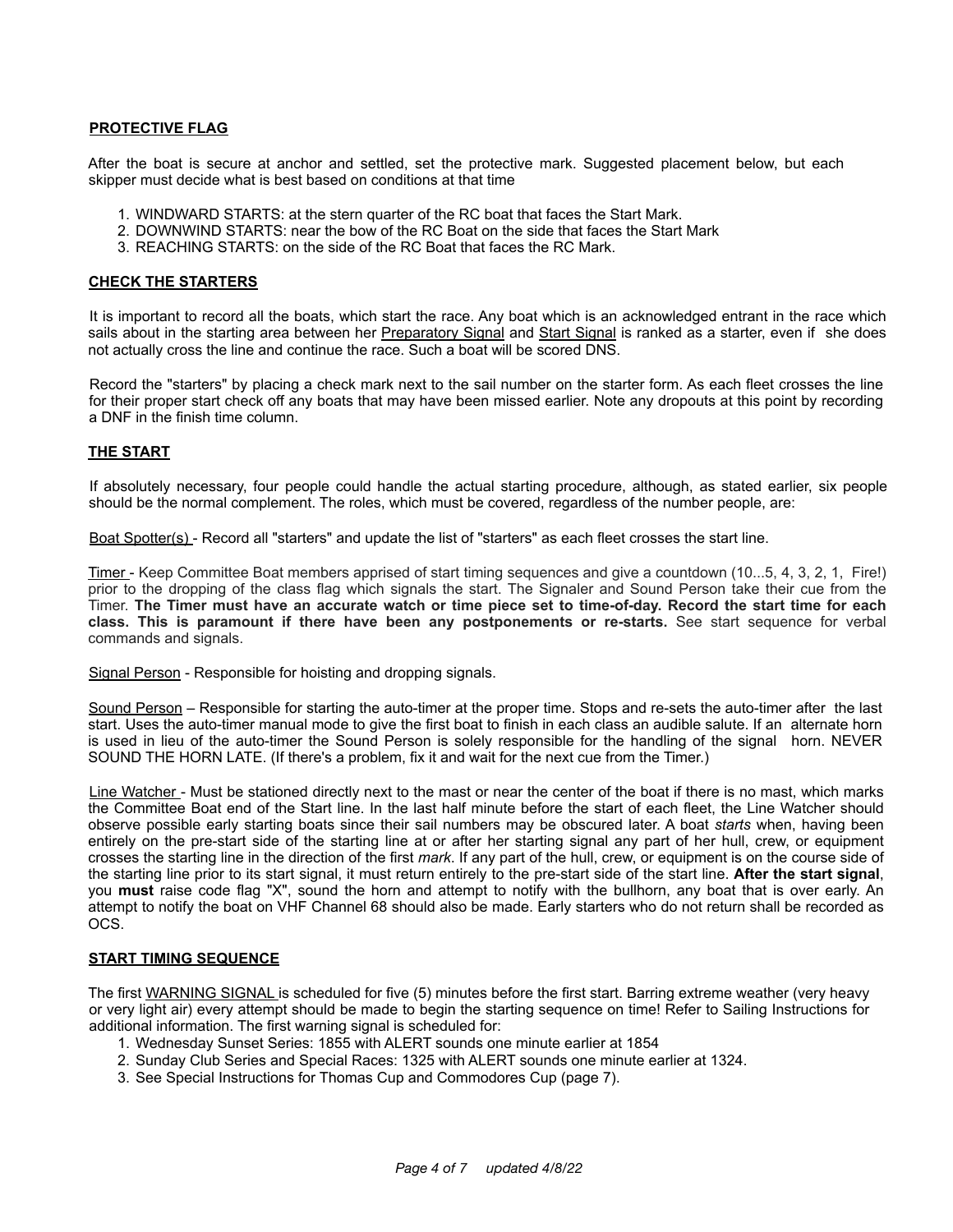## **SET THE FINISH LINE**

Immediately after the last starting fleet has cleared the starting area, it is imperative the Committee Boat is re**anchored in its proper position, establishing the finish line**. Refer to Course Selection Charts for correct bearing to the Finish Mark.

#### **WHEN TO USE A GENERAL RECALL**

When at the starting signal the race committee is unable to identify boats that are on the course side of the starting line or there has been an error in the starting procedure, the race committee may signal a general recall (display First Substitute with two sound signals).

The warning signal for a new start for the recalled class shall be made one minute after the First Substitute is removed (one sound), and the starts for any succeeding classes shall follow the new start.

Please see the Racing Rules of sailing Rule 29.2 on page 12 US RACING RULES OF SAILING.

#### **WHEN TO ABANDON ALL RACES TO A LATER DATE**

- 1. Less than three yachts present at preparatory signal.
- 2. Sustained winds strong enough to prevent anchoring the Committee Boat.
- 3. Order to cancel from an authoritative body, such as the U.S. Coast Guard, local police, Michigan Waterways Commission or the LSSC Race Committee.
- 4. When there is a Tornado reported in the area.
- 5. When it is evident that a temporarily postponed race cannot be started and completed before the time limit.

#### **HOW TO ABANDON ALL RACES TO A LATER DATE**

When you wish to cancel all races (started or not started), raise the Code "N" flag (Blue and White check) with three (3) sounds to draw attention to the signal. Remain on station long enough so that all fleets will have sufficient time to note the abandonment or as long as good judgment will allow in the existing conditions. The LSSC Race Committee will notify all yachts of any rescheduling of the race. Courtesy radio announcements that the race has been abandoned are always appropriate.

## **WHEN TO TEMPORARILY POSTPONE ALL UN-STARTED RACES**

- 1. When the wind is so light that a majority of one fleet cannot clear the starting area before the start of the next fleet.
- 2. When visibility is so poor that the sail numbers of the starting boats cannot be seen from the Committee boat.
- 3. When a wind shift requires a change in the starting line or course direction.
- 4. When severe, but temporary, weather is about to pass through the area.

**When the race is postponed before the first start, raise code flag "AP" with two (2) sounds.** The warning signal for the first start shall be made one minute after the "AP" flag is removed (one (1) sound).

**When, after the first start, a short (five or ten minute) postponement is called for the next class flag is not raised.** The class flag for the postponed start is raised on a subsequent warning signal.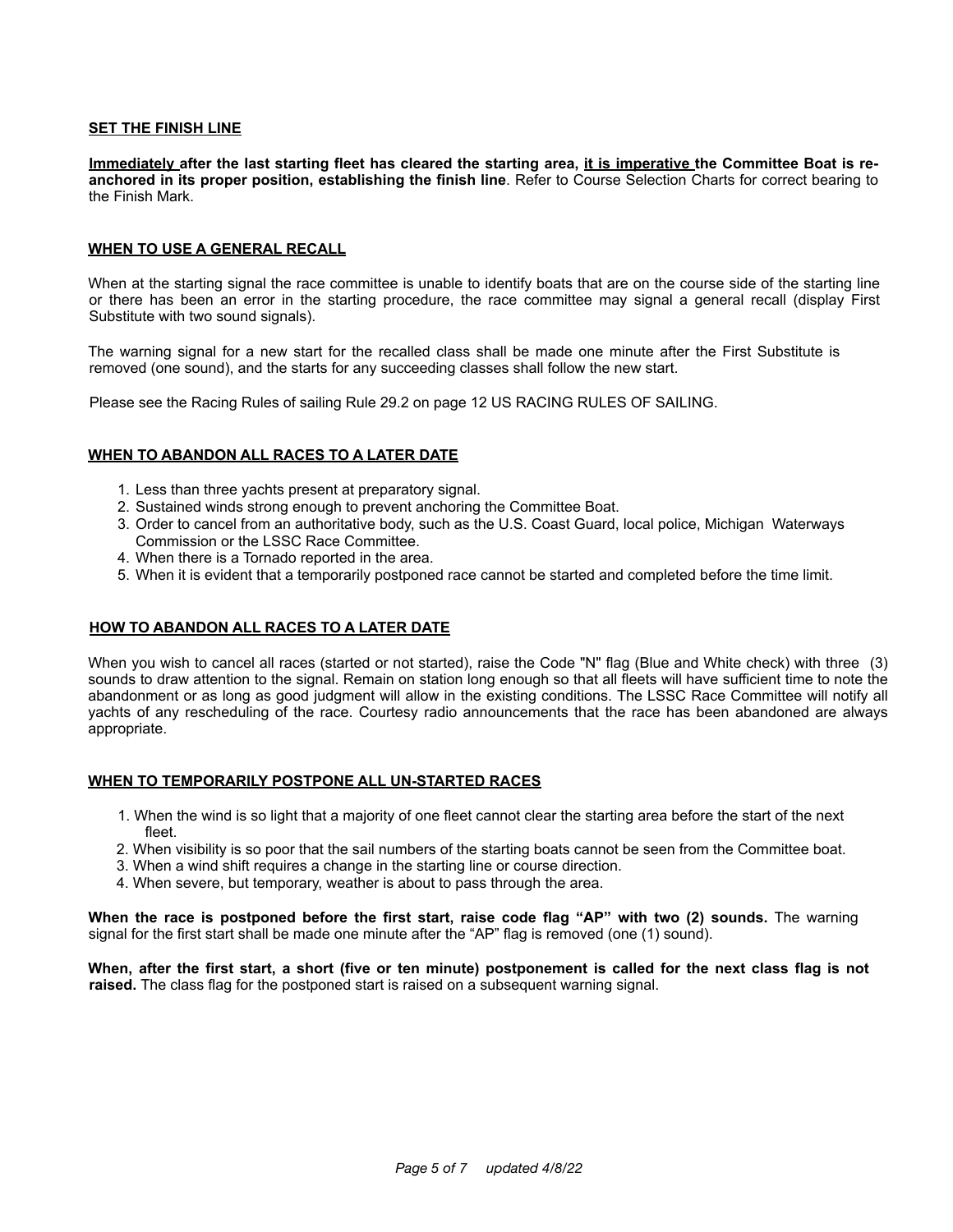#### **SHORTENED COURSE**

Under adverse weather conditions (very heavy or very light air) the Committee should consider selecting a shortened course. Signal flag "S" (Blue square within a white field) must be set below the course pennant, (no change need be made for the numerical cards), to denote the new course selection. Hoist these signals with two (2) sounds. In the event a "super short course" is selected, two (2) Signal flag "S" shall be displayed below the course pennant. To shorten a course and finish a race at a mark, the "shortened course" flag is displayed by the RC Boat at a turning mark. The finish will then be between the boat displaying the signal and the nearby mark.

#### **FINISHING LINE**

LENGTH: The length of the finishing line is generally shorter than the starting line. A line of approximately 40 yards (120 feet) should be adequate. A shorter line will assist in reading sail numbers and recording finish times.

BEARING to FINISH MARK: The bearing to the finish mark should favor the RC boat by approximately 5° to encourage the racers to finish nearer the RC boat. If the RC boat is favored it will assist in reading sail numbers and recording finish times. This is especially helpful if the boats are finishing after dark. Refer to Course Selection Charts for correct bearing

WIND SHIFT: A wind shift at the finish can be ignored and does not warrant resetting the line.

FINISH LINE BEARING: Use a hand bearing compass to take a bearing on the Finish Mark and record that bearing on the Committee Boat report.

#### **RECORDING THE FINISH**

The timing device used to start the auto-timer must be used to time the finishes. Record the sail number and finish time of each finisher as normal time-of-day (4:22:56, 20:14:19, etc.). **Do not record as elapsed time.** A second timing device, synced to the first, should be available as backup.

As boats approach the finish line the Spotter calls out the sail numbers in the order it appears they will finish. The Recorders write these numbers down on the finish sheets. The Line Watcher stands by the mast and sights the line to the finish mark. The Line Watcher calls out each sail number as each boat nears the line and then calls, "Mark!" at the instant any part of the boat's hull, or crew or equipment (in normal position) first crosses the line to finish. The Timer reads out the exact finish time (time of day) for each yacht and the Recorder records the time next to the appropriate sail number on the finish sheet. IT IS RECOMMENDED THAT TWO SETS OF FINISHING RECORDS BE KEPT IN CASE THE RECORDER MISUNDERSTOOD ANY OF THE FINISHES. Sound Man will sound one signal when the first boat in each fleet finishes. Boats that have not flown a spinnaker will be reporting headsail usage. Record either an "A" for asymmetrical spinnaker or a "J" for Jib and Main next to the appropriate sail number. **A dedicated person should record only sail numbers and sail usage as backup to the Recorders.** 

The Committee Boat must remain on station until all starting boats have finished, or until the time limit expires (whichever comes first). At that time, boats which have not yet finished will record their own finish time (finish mark abeam and within two boat lengths) and report to the Race Committee at the after-race awards location as soon as possible; or within 24 hours to the Race Chairperson.

#### **PROTESTS**

Protest flags on any of the finishing boats (Code Flags "B" or other red shape) should be noted as well as the absence of the protest flag on a yacht that is claiming a protest. Any boat displaying a code flag "I" (yellow with black circle inset) or a white flag to indicate an admission of an infringement or a yacht, which verbally reports such an admission to the Committee Boat, must be noted also. All such information should be recorded and any further discussion of the incident must be diplomatically curtailed and the involved skippers asked to submit any contested protest according to the established protest procedures used for that race.